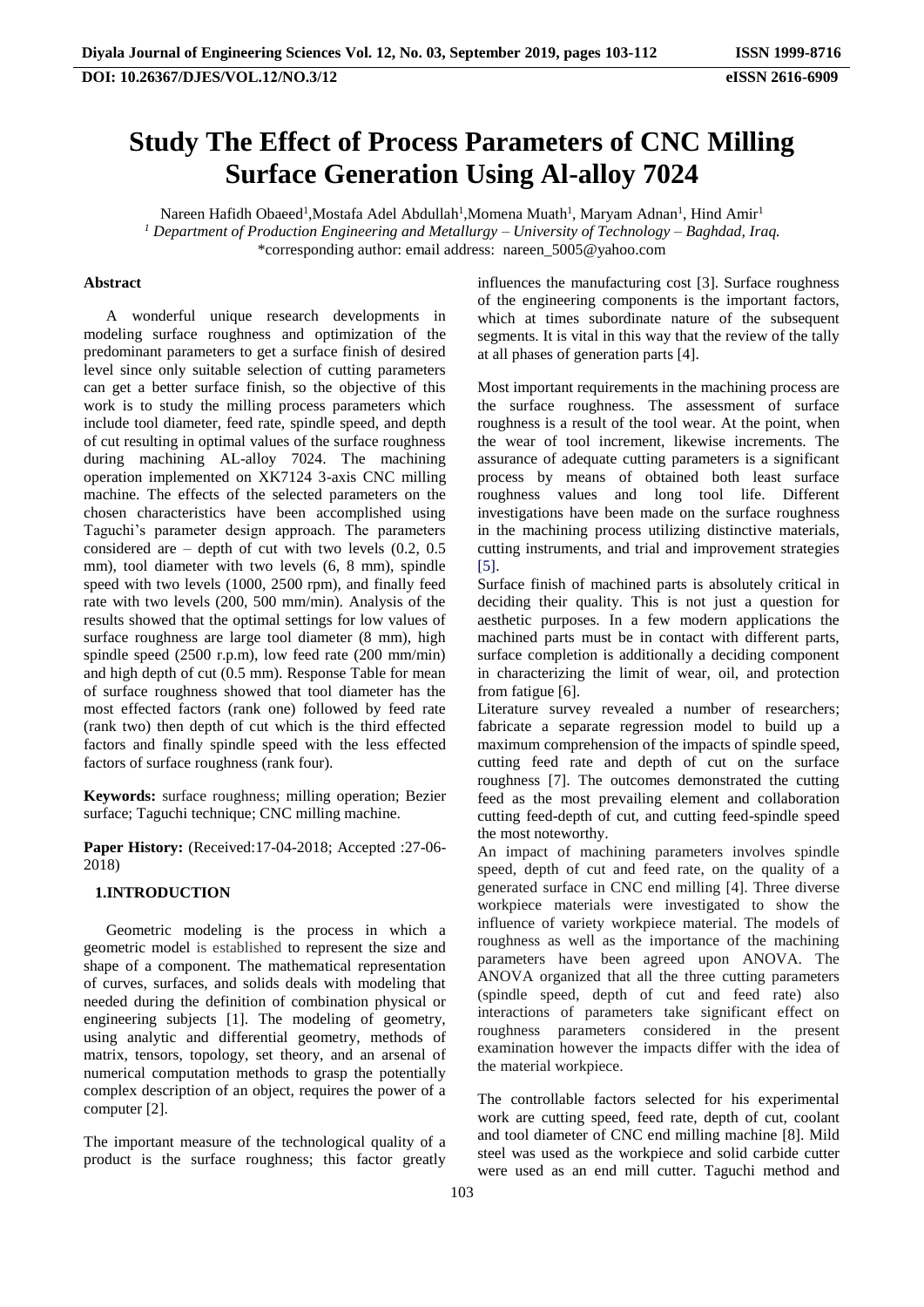ANOVA have been used for analyzing the results.  $L_{18}$ orthogonal array has been prepared for experiments. The factual data can be applied in the industry to acquire the desirable Surface Roughness and Material Removal Rate for the work piece by using an adequate parameter association.

The machining variables that are influence on the surface roughness of end milling for hardened die steel H-13 [9]. Manner of Taguchi has been employed for the computation. The conclusions display that the higher level of cutting speed and minimized the feed rate will be decreased the surface roughness.

### **2. THEORETICAL CONSIDERATIONS**

The designing and manufacturing of all complexes something's deal with the mathematical performance of curves and surfaces. The complication and precision of the designed parts concern upon the curve and the surface sort who's create the designed part. The mathematical impersonation of an engineering curve or surface of most concerns upon the equation grade of the curve, the grade of this curve, numbering of control points utilized to define the curve. Conclusion accuracy of the mathematical equation reduces when the degree of this equation increment [10].

In the present research Bezier surface was used. It can be express using the binomial representation of a Bezier curve. Each point on the Bezier surface can be situated at given value of the parametric pair by:

$$
P(u, w) = \sum_{i=0}^{n} \sum_{j=0}^{m} P_{ij} B_{i,n}(u) B_{j,m}(w) \quad \dots \dots \dots \dots \dots \tag{1}
$$

 $B_{i,n}(u)$  and  $B_{j,m}(w)$  are the Bernstein basis(blending) functions, defined in the same way as for Bezier curves [11,12]. The general matrix equation for a Bezier patch is:

$$
P(u, w) = U_{1,n} M_{B,n,n} P_{n,m} M_{B,m,m}^T W_{m,1}^T \dots \dots \tag{2}
$$

The levels of cutting parameters are listed in table (1):

Where the size of the matrices are dependent on the dimensions of the control point array. Using the binomial representation of the cubic Bezier curve is used for the matrix equation for a patch defined by a (4x4) array of control points is [10].

$$
P(u, w) = U_{1x4} \cdot M_{B,4x4} \cdot P_{4x4} \cdot M_{4x4}^T \cdot W_{4x1} \cdot \dots \tag{3}
$$

Expanded equation (3) becomes:

$$
P(u, w) = \left[ (1 - u)^3 \ 3u(1 - u)^2 \ 3u^2(1 - u) \ u^3 \right]. \ P \left[ \begin{array}{c} (1 - w)^3 \\ 3w(1 - w)^2 \\ 3w^2(1 - w) \\ w^3 \end{array} \right] \ \cdots \tag{4}
$$

Where: 
$$
P = \begin{bmatrix} P_{11} & P_{12} & P_{13} & P_{14} \\ P_{21} & P_{22} & P_{23} & P_{24} \\ P_{31} & P_{32} & P_{33} & P_{34} \\ P_{41} & P_{42} & P_{43} & P_{44} \end{bmatrix} \dots \qquad \dots (5)
$$

The matrix [P]: characteristic polygon of the points that be defined.

### **3. EXPERIMENTAL WORK**

#### **3.1 Design of Experiment**

Taguchi analysis technique is a statistical mensuration of rendering applied in the existent work into predict an orthogonal-array and signal-to-noise analysis [13]. Taguchi method-based design of experiment and  $L_{12}$  (4<sup>2</sup>) is utilized for the parametric design surface according to MINITAB16 software as follow:

**STAT DOE Taguchi Create Taguchi Design**

Table (1): control factors and their levels

| No. | <b>Control factors</b> | Level-1    | Level-2 | units    |
|-----|------------------------|------------|---------|----------|
|     | Tool diameter          | h          | 8       | (mm)     |
| 2   | Feed rate              | <b>200</b> | 500     | (mm/min) |
| 3   | Spindle speed          | 1000       | 2500    | (r.p.m)  |
| Δ   | Depth of cut           | 0.2        | 0.5     | (mm)     |

The final layout of the experiments that is get from the MINITAB software is shown below in table (2) in term of number of levels.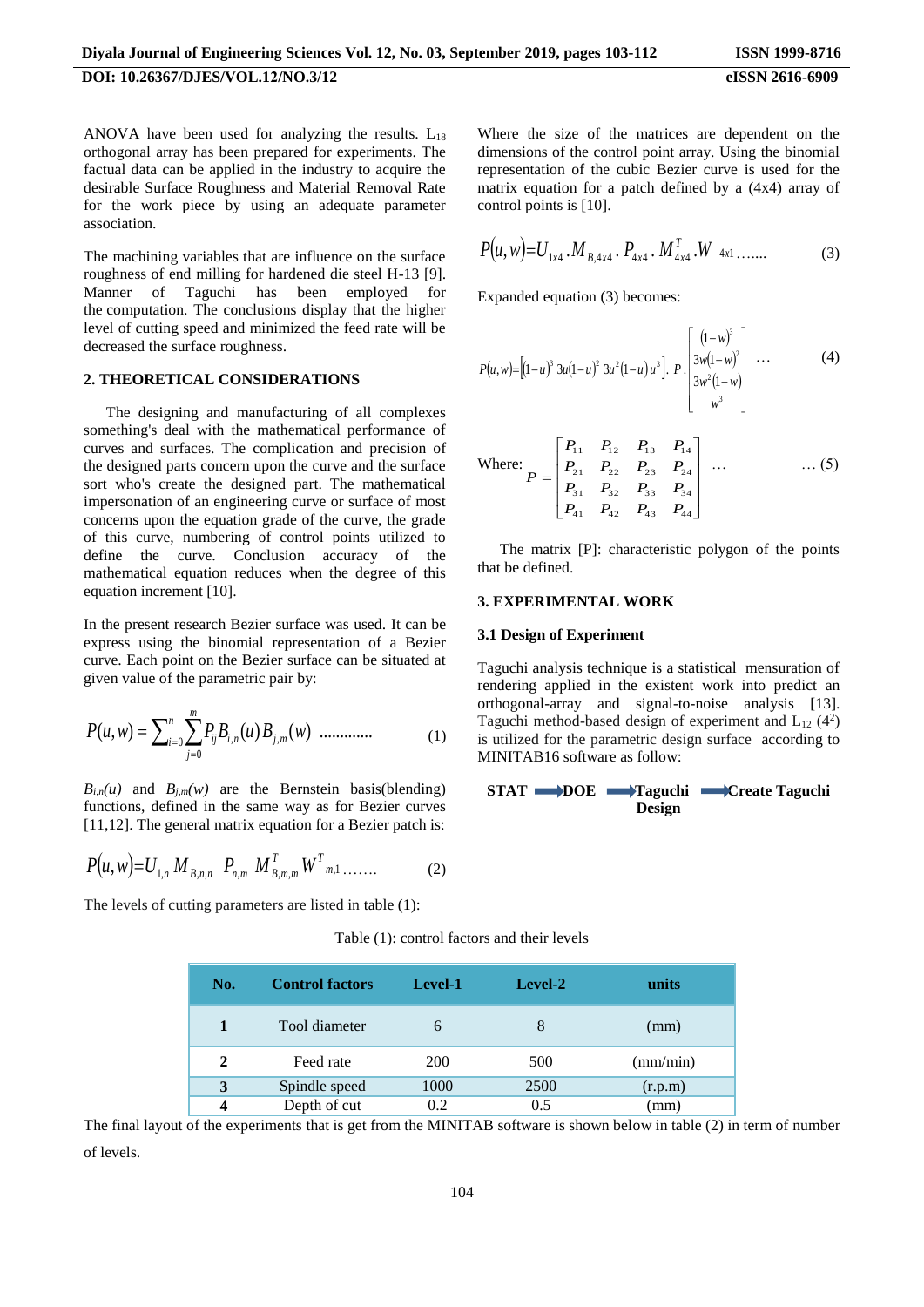| No.            | <b>Tool diameter</b><br>(mm) | <b>Feed rate</b><br>(mm/min) | <b>Spindle speed</b><br>(r.p.m) | Depth of cut<br>(mm) |
|----------------|------------------------------|------------------------------|---------------------------------|----------------------|
| 1              | 6                            | 200                          | 1000                            | 0.2                  |
| $\overline{2}$ | 6                            | 200                          | 2500                            | 0.2                  |
| 3              | 6                            | 200                          | 2500                            | 0.5                  |
| 4              | 6                            | 500                          | 1000                            | 0.5                  |
| 5              | 6                            | 500                          | 2500                            | 0.2                  |
| 6              | 6                            | 500                          | 2500                            | 0.5                  |
| 7              | 8                            | 200                          | 2500                            | 0.5                  |
| 8              | 8                            | 200                          | 2500                            | 0.2                  |
| 9              | 8                            | 200                          | 1000                            | 0.5                  |
| 10             | 8                            | 500                          | 2500                            | 0.2                  |
| 11             | 8                            | 500                          | 1000                            | 0.5                  |
| 12             | 8                            | 500                          | 1000                            | 0.2                  |

Table (2): The final layout of experiments according to L12.

## **3.2 Surface Design and Data Transfer**

The designed surface has been generated based on Bezier surface by using MATLAB and then transferred to

the UGS-NX8-through (. dat) file to view the required shape. After the construction of the Bezier surface converted to a series of points as shown in figure (1 a, b).



**Fig. (1 a, b):** Bezier surface of the proposed case study.

The data for each curve has been represented and saved in a single matrix of (n x 3). Each matrix is saved as (. dat) file and exported to the UG-NX program as shown in figure (2).

| <i>Insert</i> | <i>Spline</i> | <b>Through</b> | <b>Points</b>                   |
|---------------|---------------|----------------|---------------------------------|
| curve         | curve         | points         | $\blacktriangleright$ from file |



**Fig. (2):** Converting the points to a surface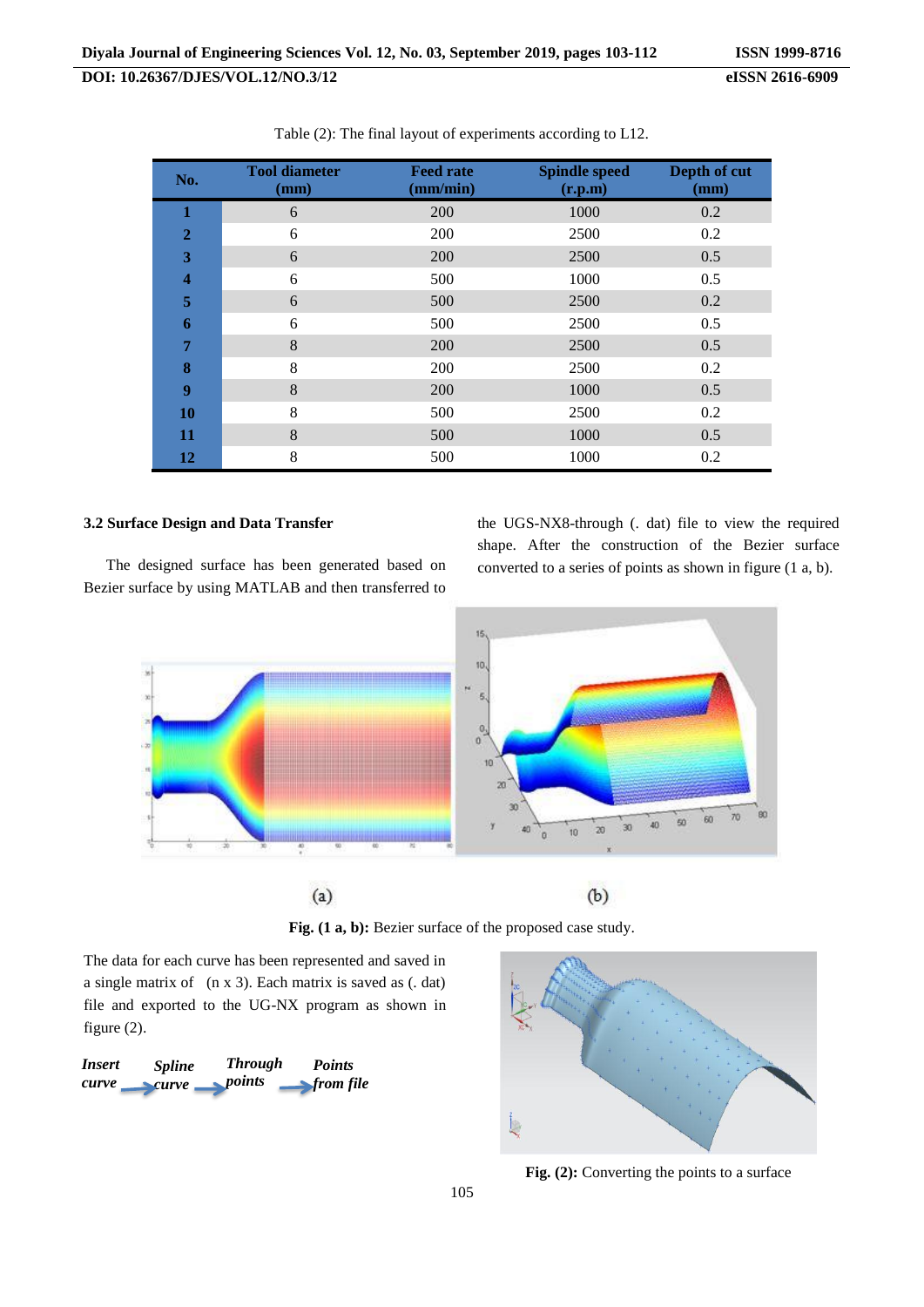## **3.3 CNC Milling Machine**

Figure (3) shows the CNC milling machine model XK7124, which was used in the machining process of the samples (12 samples) which machined in the present work

## **3.4 Cutting Tools and Material**

Four types of cutting tool are used in this research shown in figure (4):

1. Flat-end mill tool and ball-end mill tool with diameter (Ø 6mm), that made from high-speed steel (HSS) whose applied for rough and finishing machining.

2. Flat-end mill tool and ball-end mill tool with diameter (Ø 8mm), that made from high-speed steel (HSS) whose applied for rough and finishing machining.



**Fig. (3):** XK7124 CNC milling machine

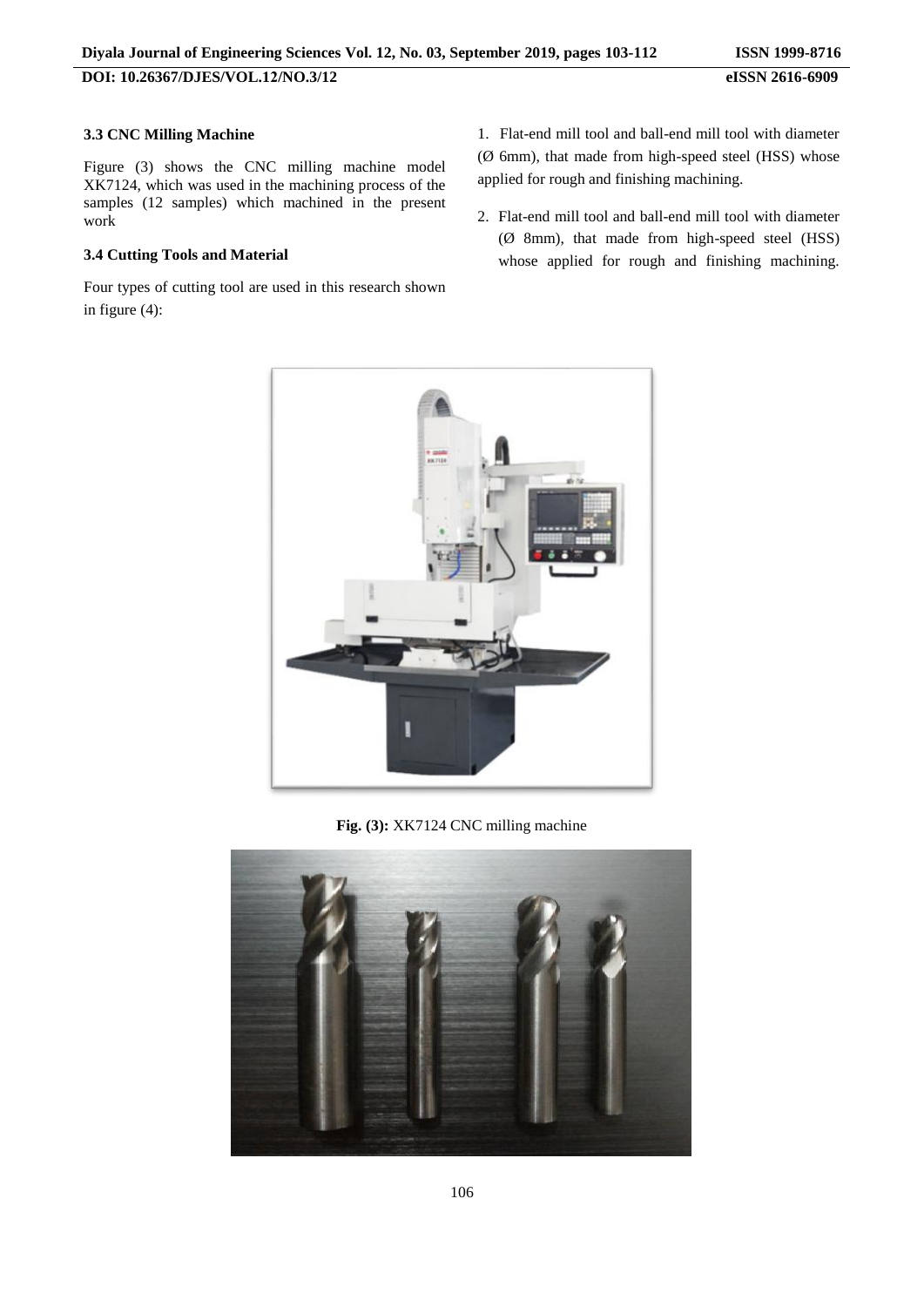**Fig. (4):** Cutting tools.

#### **3.5 Tester of Surface Roughness**

An economical priced specified by a pocket-sized device that is portable surface roughness gage Mahr Federal's patented is the appliance that one used to mensuration the surface roughness in this current work. Figure (5) shown the Pocket Surf gage that used in this study.



**Fig. (5):** Pocket Surf tester**.**

## **3.6 Material of the Model**

The material of the model of all the experiments was carried out on aluminum alloy-7024. This model has been prepared as a block with a dimension of (80 mm ×40 mm×40 mm). The chemical compositions of the sheet material are analyzed by "spectrometer elements analysis" and the chemical compositions listed in Table (3).

**Table (3):** Chemical composition of the Aluminum alloy 7024 (% of Mass).

| <b>Element</b>           | Si    | Fe    | <b>Cu</b> | Mn             | Mg      | $\bf Cr$         | Ni    | $\mathbf{Zn}$  | Ti    |                          | Ph    |        |
|--------------------------|-------|-------|-----------|----------------|---------|------------------|-------|----------------|-------|--------------------------|-------|--------|
| Stander<br>values [14]   | 0.30  | 0.40  | 0.10      | $0.10-$<br>0.6 | $0.50-$ | $0.05 -$<br>0.35 |       | $3.0 -$<br>5.0 | 0.10  | $\overline{\phantom{0}}$ | -     | remain |
| <b>Actual</b><br>values. | 0.163 | 0.422 | 0.93      | 0.216          | 1.00    | 0.09             | 0.012 | 4.93           | 0.038 | 0.007                    | 0.071 | remain |

### **3.7 Roughing and Finishing Process**

The milling process is done in two stages roughing and finishing. Material is separated as quickly as possible in roughing. The cutter of the milling machine removes material in layers while the surface is accomplished. At the roughing, elevation metal removal rates to minimize the machining time. The roughing is generally done in parallel layers until a specific profundity. The last surface quality isn't essential as a layer of material is left to finish. Figure (6) shows roughing process and finishing process for the machined part

.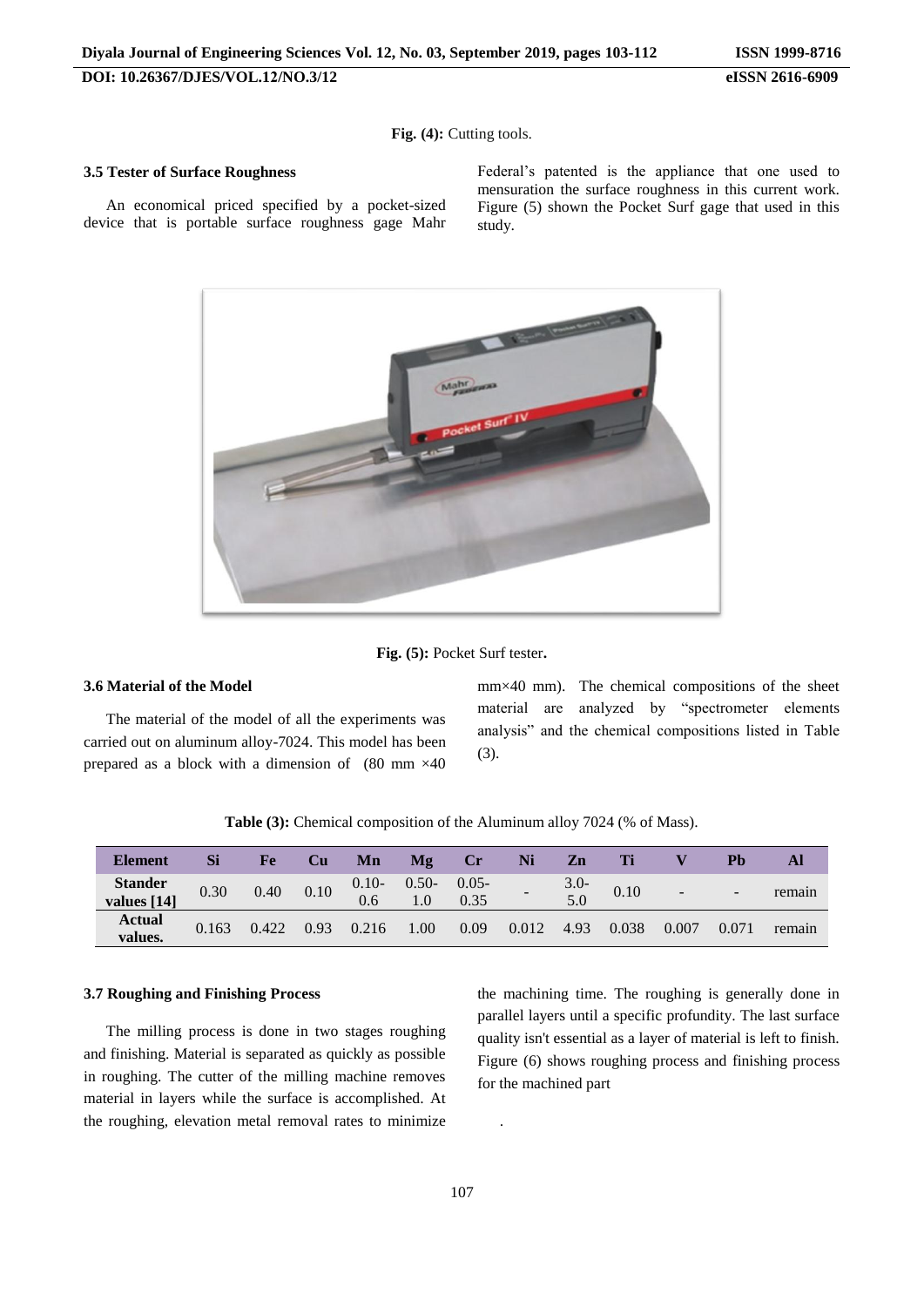**Fig. (6):** Roughing and finishing process for the machined part.

#### **4. RESULTS**

Table (4) represents the experimental results of machining Al alloy-7024 as indicated by Taguchi  $L_{12}$  (2<sup>4</sup>) orthogonal array. Different reaction attributes, to be specific, Ra in  $\mu$ m have been estimated. The normal (mean) of these qualities and signal to noise (S/N) ratio (in decibels) are appeared for every characteristic in the tables  $(5)$  and  $(6)$ . Also figures  $(7)$  and  $(8)$  show the effect plot of the factors vs means and S/N ratio.

#### **4.1 Optimum design conditions for surface Roughness (Ra)**

Figures (7) and (8) show the graph of effects Plot of machining factors vs. the response (Surface Roughness)

for mean and S/N ratio and table (4) which shows the results of means. As shown in this table, all the selected four parameters of tool diameter, spindle speed, feed rate and depth of cut significantly affect both the mean and the variation in the (Ra) values.

The S/N ratio plot of surface roughness means that the optimization for this response is smaller is better. So, it is clear that the optimal parametric combinations for minimum Ra are tool diameter of 8 mm, feed rate of 200 mm/min, spindle speed 2500 r.p.m and depth of cut 0.5 mm. It is proposed that the parametric blend inside the considered range as specified above gives most minimal surface roughness Ra for finishing of Aluminum alloy-7024.

| No.                     | <b>Tool</b><br>diameter<br>(mm) | <b>Feed rate</b><br>(mm/min) | <b>Spindle</b><br>speed<br>(r.p.m) | <b>Depth</b><br>of cut<br>(mm) | Ra1<br>$(\mu m)$ | Ra2<br>$(\mu m)$ | <b>SNRA1</b> | <b>MEAN1</b> |
|-------------------------|---------------------------------|------------------------------|------------------------------------|--------------------------------|------------------|------------------|--------------|--------------|
| 1                       | 6                               | 200                          | 1000                               | 0.2                            | 1.44             | 2.21             | $-5.41436$   | 1.825        |
| $\overline{2}$          | 6                               | 200                          | 2500                               | 0.2                            | 1.61             | 1.19             | $-3.01919$   | 1.4          |
| 3                       | 6                               | 200                          | 2500                               | 0.5                            | 1.51             | 0.51             | $-1.03838$   | 1.01         |
| $\overline{\mathbf{4}}$ | 6                               | 500                          | 1000                               | 0.5                            | 1.28             | 2.23             | $-5.19257$   | 1.755        |
| 5                       | 6                               | 500                          | 2500                               | 0.2                            | 2.37             | 1.68             | $-6.25276$   | 2.025        |
| 6                       | 6                               | 500                          | 2500                               | 0.5                            | 2.14             | 1.31             | $-4.98014$   | 1.725        |
| 7                       | 8                               | 200                          | 2500                               | 0.5                            | 1.2              | 1.32             | $-2.01725$   | 1.26         |
| 8                       | 8                               | 200                          | 2500                               | 0.2                            | 0.87             | 0.49             | 3.023348     | 0.68         |
| 9                       | 8                               | 200                          | 1000                               | 0.5                            | 0.57             | 0.43             | 5.936302     | 0.5          |
| 10                      | 8                               | 500                          | 2500                               | 0.2                            | 1.22             | 0.75             | $-0.10914$   | 0.985        |
| 11                      | 8                               | 500                          | 1000                               | 0.5                            | 1.41             | 1.07             | $-1.9493$    | 1.24         |
| <b>12</b>               | 8                               | 500                          | 1000                               | 0.2                            | 1.59             | 1.29             | $-3.21412$   | 1.44         |

#### Table (4): L<sub>12</sub> Taguchi design and results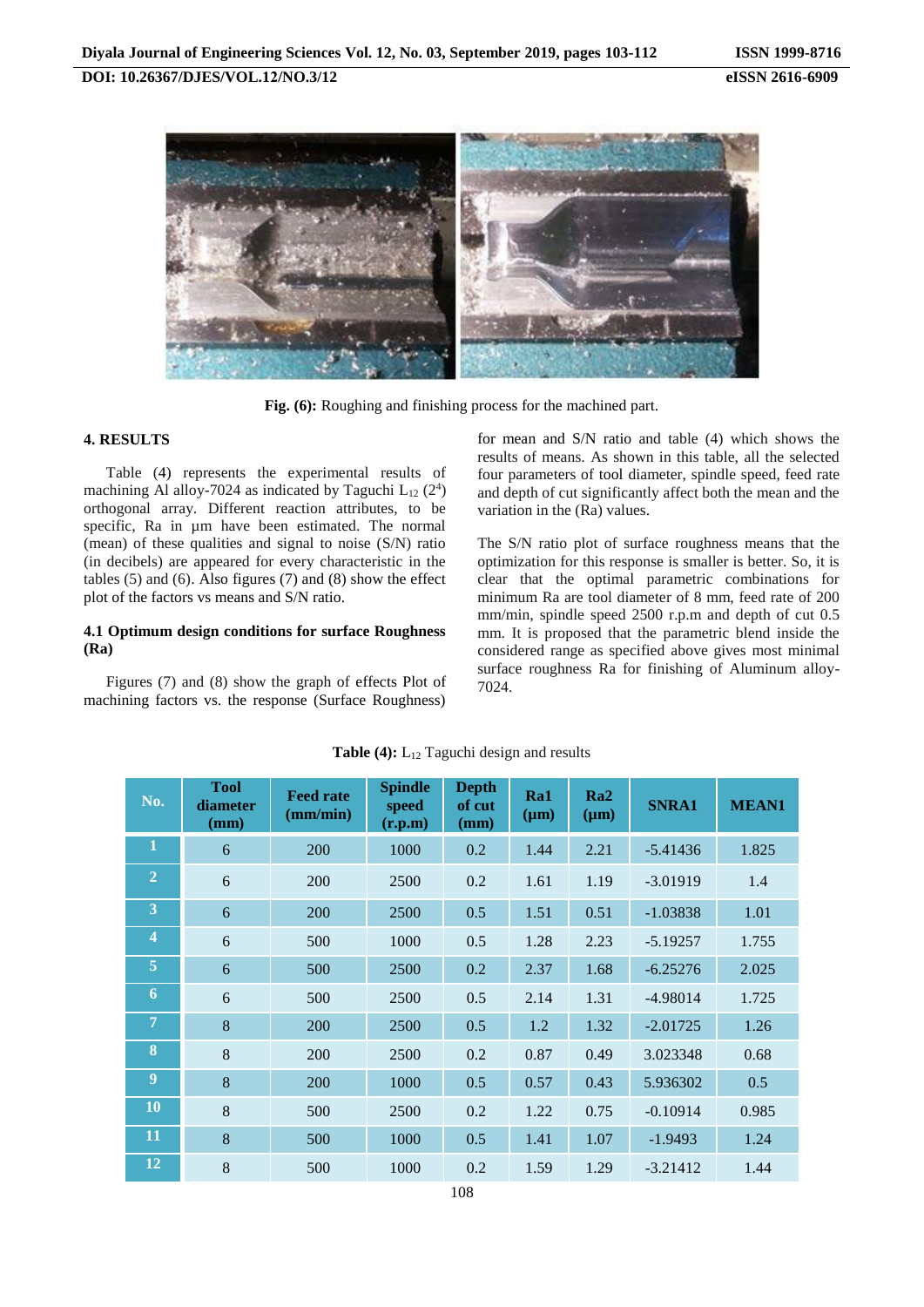| Level | Tool diameter | <b>Feed Rate</b> | Spindle Speed | Depth of cut |
|-------|---------------|------------------|---------------|--------------|
|       | 1.623         | 1.112            | 1.352         | 1.393        |
|       | 1.018         | 1.528            | 1.298         | 1.248        |
| Delta | 0.606         | 0.416            | 0.054         | 0.144        |
| Ranke |               |                  |               |              |

**Table (5):** The Response Table of "Means".

| Level | Tool diameter | Feed Rate | Spindle Speed | Depth of cut |
|-------|---------------|-----------|---------------|--------------|
|       | $-4.3162$     | $-0.4216$ | -1.9668       | $-2.4977$    |
|       | 0.2783        | $-3.6163$ | $-2.0562$     | $-1.5402$    |
| Delta | 4.5945        | 3.1948    | 0.0894        | 0.9575       |

Ranke 1 2 4 3

**Table (6):** The Response Table of "Signal to Noise" Ratios.

Surface Plot of Surface Roughness vs Tool diameter; Feed rate 20 15 10 š  $\overline{a}$  $200$ 400 sm.

**Fig. (7):** main effect plot for means of surface roughness



Fig. (8): main effects plot for signal to noise ratios of roughness.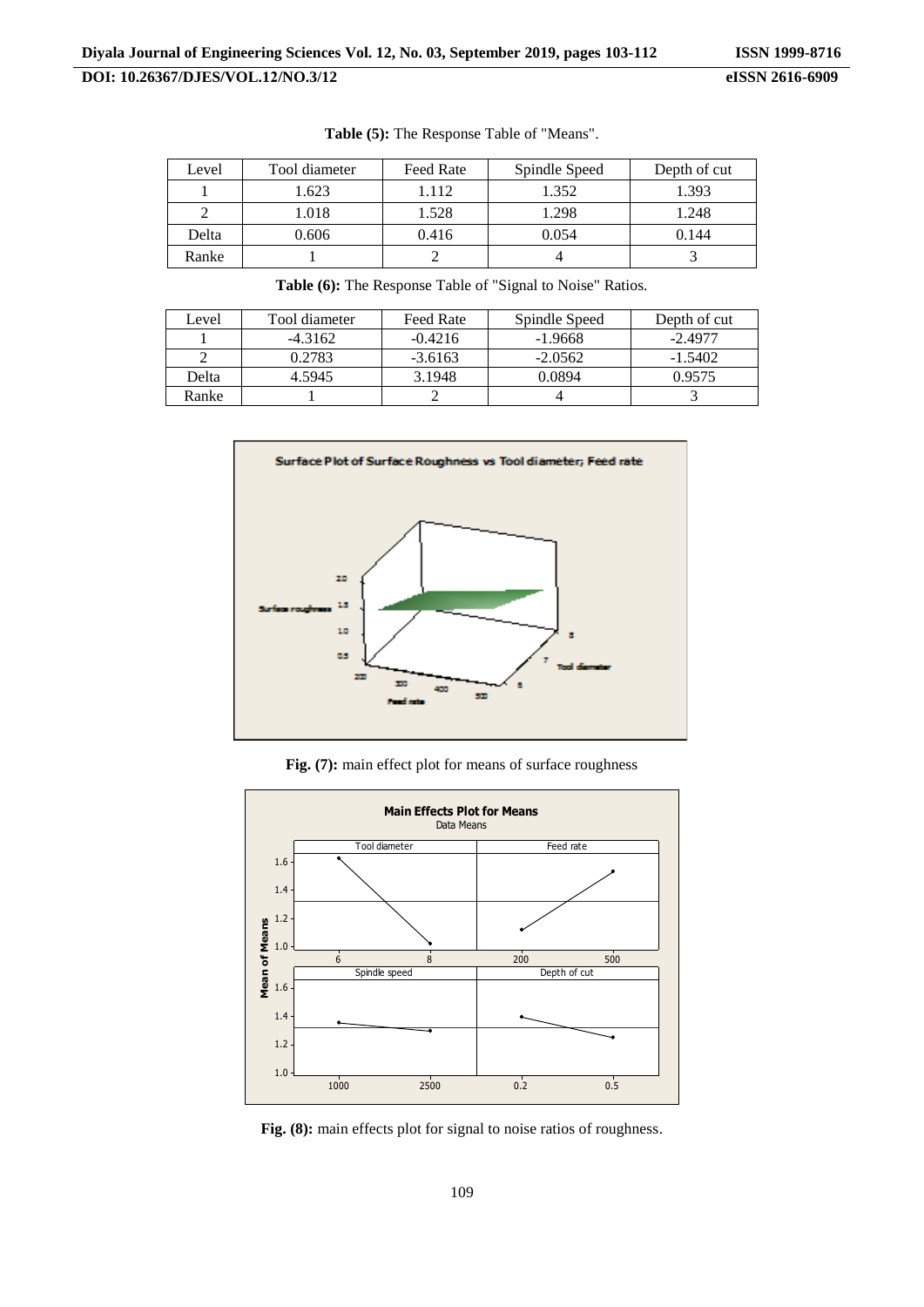

**Fig. (9):** The effect of "surface roughness" vs "tool diameter" & "feed rate"**.**.

## **4.2 Surface plot of surface roughness vs design conditions**

From figures (9), (10) and (11), it was observed that most effected factors of surface roughness the tool diameter according to response table for means (4) and

the increased of this factor will reduced the surface roughness. The relationships between feed rate and Ra proportional so, reduced feed will be decreased this response. At increased the spindle speed the surface roughness minimized.



**Fig. (10):** The effect of "surface roughness" vs "tool diameter" & "spindle speed"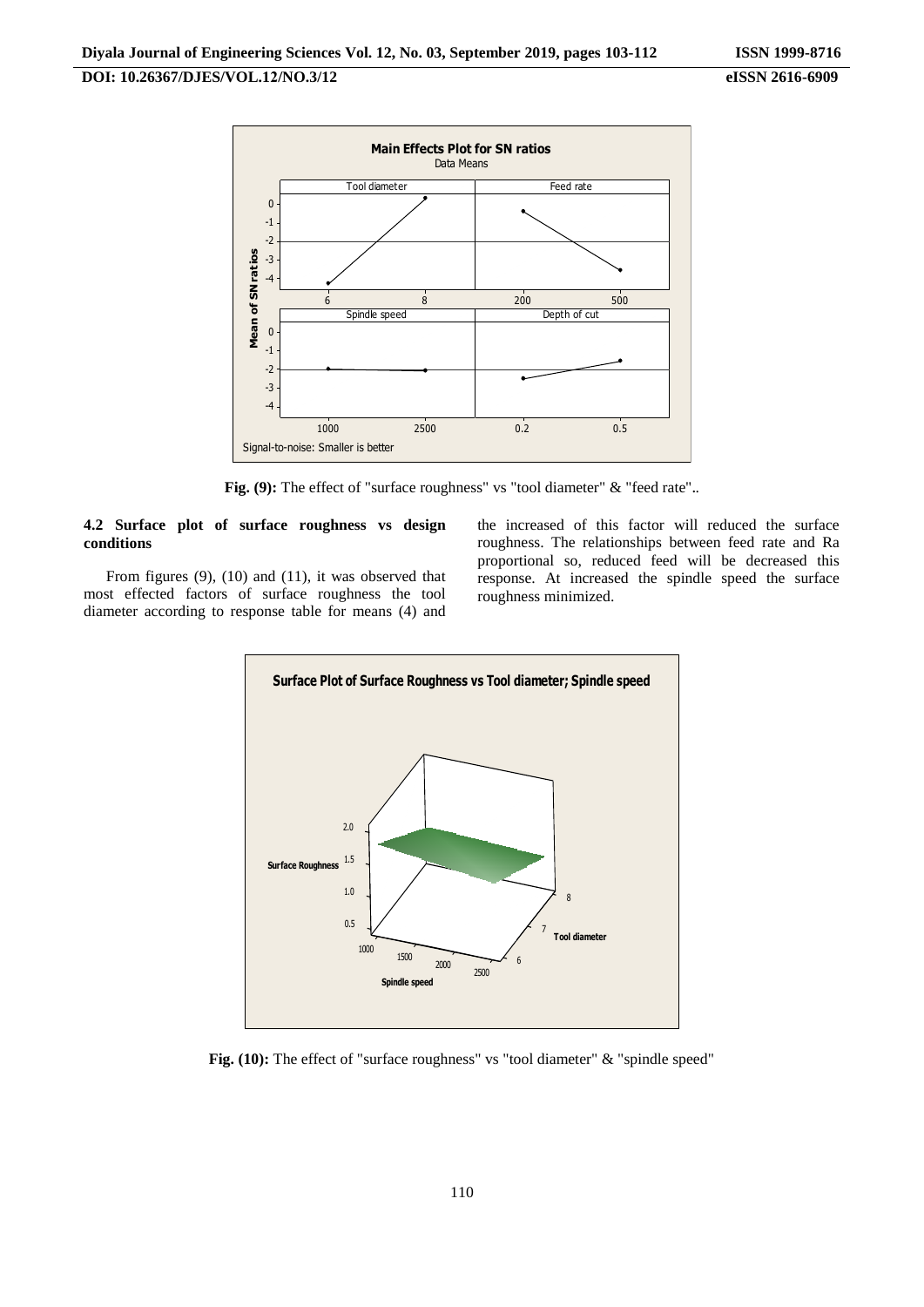

**Fig. (11):** The effect of "surface roughness" vs "feed rate" & "spindle speed"

#### **5. CONCLUSIONS**

A combination of examinations has been led with a specific end goal to start to describe the variables influencing surface roughness for the roughing and finishing process. Taguchi technique was good tool for predicting the process outputs, from experiments:

- Tool diameter has the highest effected factors (rank one) followed by feed rate (rank two) then depth of cut which is the third effected factors and finally spindle speed with the less effected factors of surface roughness (rank four).
- The optimal parametric combinations for minimum Ra are tool diameter of (8 mm), feed rate of (200 mm/min), spindle speed (2500 r.p.m) and cut depth (0.5 mm).
- The relationships between feed rate and Ra proportional so, reduced feed rate will be decreased this response.
- The increased of tool diameter will reduced the surface roughness.
- At increased the spindle speed the surface roughness will be minimized.

#### **Acknowledgment:**

This work was supported by University of Technology, Department of Production Engineering and Metallurgy, which is gratefully acknowledged.

#### **References**

- [1] Young Keun Choi, tool path generation and 3D tolerance analysis for free-form surfaces, Ph. D thesis, Texas A&M University, 2004.
- [2] QIANG JI AND MICHAEL M. MAREFAT, Machine interpretation of CAD data for

manufacturing applications , University of Arizona, Tucson, ACM Computing Surveys, Vol. 24, No. 3, September 1997.

- [3] Julie Z. Zhang, Joseph C. Chen and E. Daniel Kirby, Surface roughness optimization in an end-milling operation using the Taguchi design method, Journal of Materials Processing Technology 184 (2007) 233– 239.
- [4] B. C. Routara, A. Bandyopadhyay & P. Sahoo, Roughness modeling and optimization in CNC end milling using response surface method: effect of workpiece material variation, Int J Adv Manuf Technol (2009) 40:1166–1180.
- [5] Babur Ozcelik and Mahmut Bayramoglu, The statistical modeling of surface roughness in highspeed flat end milling, International Journal of Machine Tools & Manufacture 46 (2006) 1395– 1402.
- [6] M.R. SOLEYMANI YAZDI and A. KHORRAM, Modeling and Optimization of Milling Process by using RSM and ANN Methods, IACSIT International Journal of Engineering and Technology, Vol.2, No.5, October 2010 ISSN: 1793-8236.
- [7] Mohammed T. Hayajneh, Montasser S. Tahat and Joachim Bluhm, A Study of the Effects of Machining Parameters on the Surface Roughness in the End-Milling Process, Jordan Journal of Mechanical and Industrial Engineering, Volume 1, Number 1, Sep.  $(2007)$  1 – 5.
- [8] Piyush pandey, Prabhat kumar sinha, Vijay kumar and Manas tiwari, Process Parametric Optimization of CNC Vertical Milling Machine Using Taguchi Technique in Varying Condition, IOSR Journal of